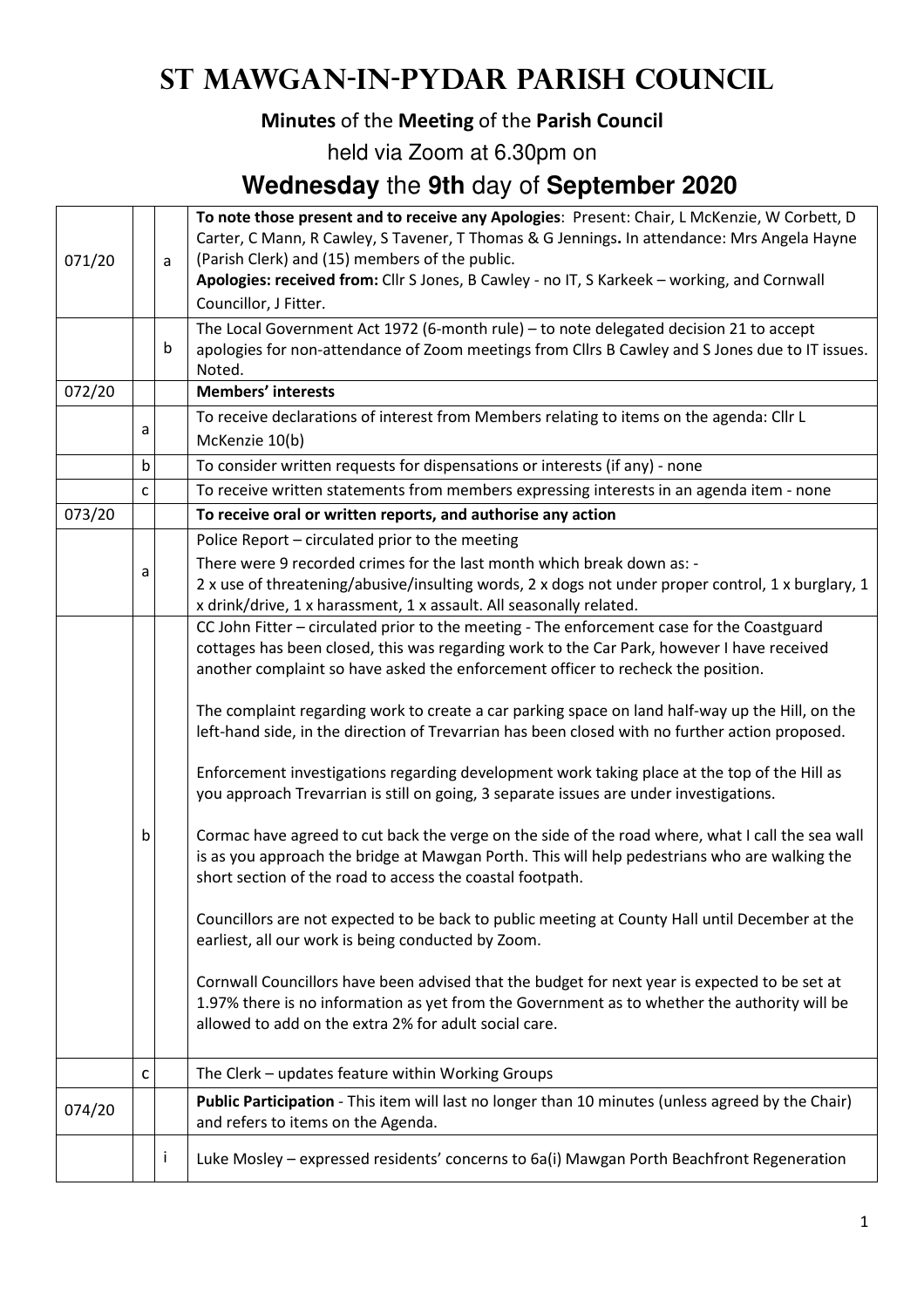|        |   | ii. | Mr Cole & Mr Jarvis introduced 6b(iv) PA20/06351 The Retreat                                                                                                                                                                                                                                                                                                                                                                                                                                                                                   |  |
|--------|---|-----|------------------------------------------------------------------------------------------------------------------------------------------------------------------------------------------------------------------------------------------------------------------------------------------------------------------------------------------------------------------------------------------------------------------------------------------------------------------------------------------------------------------------------------------------|--|
|        |   | iii | Mr R Walker - opposed 6b(iv) PA20/06351 The Retreat                                                                                                                                                                                                                                                                                                                                                                                                                                                                                            |  |
|        |   | iv  | Mrs Helen John - opposed 6b(iv) PA20/06351 The Retreat                                                                                                                                                                                                                                                                                                                                                                                                                                                                                         |  |
|        |   | v   | Lisa Solley, Situ8 representing 6b(v) - PA20/06415                                                                                                                                                                                                                                                                                                                                                                                                                                                                                             |  |
| 075/20 |   |     | Minutes of the Parish Council Meeting -<br>To Resolve that the Minutes of the meeting held on 12 <sup>th</sup> August 2020 are an accurate record.<br>Approved Minutes to be signed at the next physical meeting of the Parish Council. Proposed by<br>Cllr W Corbett and seconded by Cllr D Carter and it was resolved to approve.                                                                                                                                                                                                            |  |
| 076/20 |   |     | <b>PLANNING</b>                                                                                                                                                                                                                                                                                                                                                                                                                                                                                                                                |  |
|        | a |     | Pre-App Consultation in accordance with Local Council protocol                                                                                                                                                                                                                                                                                                                                                                                                                                                                                 |  |
|        |   |     | Mawgan Porth Beachfront Regeneration - Councillors discussed points to raise to developers at<br>the zoom meeting arranged for Thursday 10 <sup>th</sup> September at 3pm:<br>Concerns:                                                                                                                                                                                                                                                                                                                                                        |  |
|        |   |     | Location in a category 3 flood plain and meeting Environment Agency and NPPF<br>requirements.<br>How this will be addressed by raising the commercial units above the road level - with<br>the attendant increase in roof height. Actual height as yet undetermined, will depend<br>on requirements identified in flood report.<br>What would then happen to the free-flowing flood water and how this will affect other                                                                                                                       |  |
|        |   |     | properties nearby.<br>How the 'public realm' decking in front of the commercial units will relate to the<br>roadside - some concern about a wall, how a grassed bank would operate in this region.<br>Long term viability of the commercial frontage.                                                                                                                                                                                                                                                                                          |  |
|        |   |     | Limited car parking provided, only one per flat for 15 flats, some of which are 3<br>bedrooms, likely most will have more than one car (despite planning policy), creating<br>additional parking needs (comparison with flats at Watergate with one designated space<br>needing to use council car park opposite). This would put additional strain on the<br>private car parks which are already overstretched in summer. Meaning potential visitors<br>for the beach and other venues would be turned away.                                  |  |
|        |   |     | The road and bridge struggle to cope with existing traffic during the summer. Any<br>increase in traffic due to accommodation and attracted to the improved facilities would<br>worsen this situation. Unclear how the additional 'right turn lane' will operate to<br>improve traffic flow, located after the car park right turn.                                                                                                                                                                                                            |  |
|        |   |     | Size of the development which will dominate the scene, towering over Beachbox and<br>Betty's. The Merrymoor and Fish & Chip shop on other side of the river are shielded by<br>the hillside. This development would be central very tall, with no view through to the<br>valley behind.<br>The bulk and massing - a concern for local residents too. The building seems<br>unsympathetic to the setting and far too big for the small seaside village of Mawgan<br>Porth. It does not work in the landscape – and risks ruining the landscape. |  |
|        | b |     | Planning - new applications - to discuss and decide on response to Cornwall Council                                                                                                                                                                                                                                                                                                                                                                                                                                                            |  |
|        |   |     | PA20/06014. Applicant Mr David Oglethorpe. Proposal: Proposed partial dismantling and                                                                                                                                                                                                                                                                                                                                                                                                                                                          |  |
|        |   | i   | subsequent reinstatement/rebuilding of brickwork chimney stack, above roof level, making                                                                                                                                                                                                                                                                                                                                                                                                                                                       |  |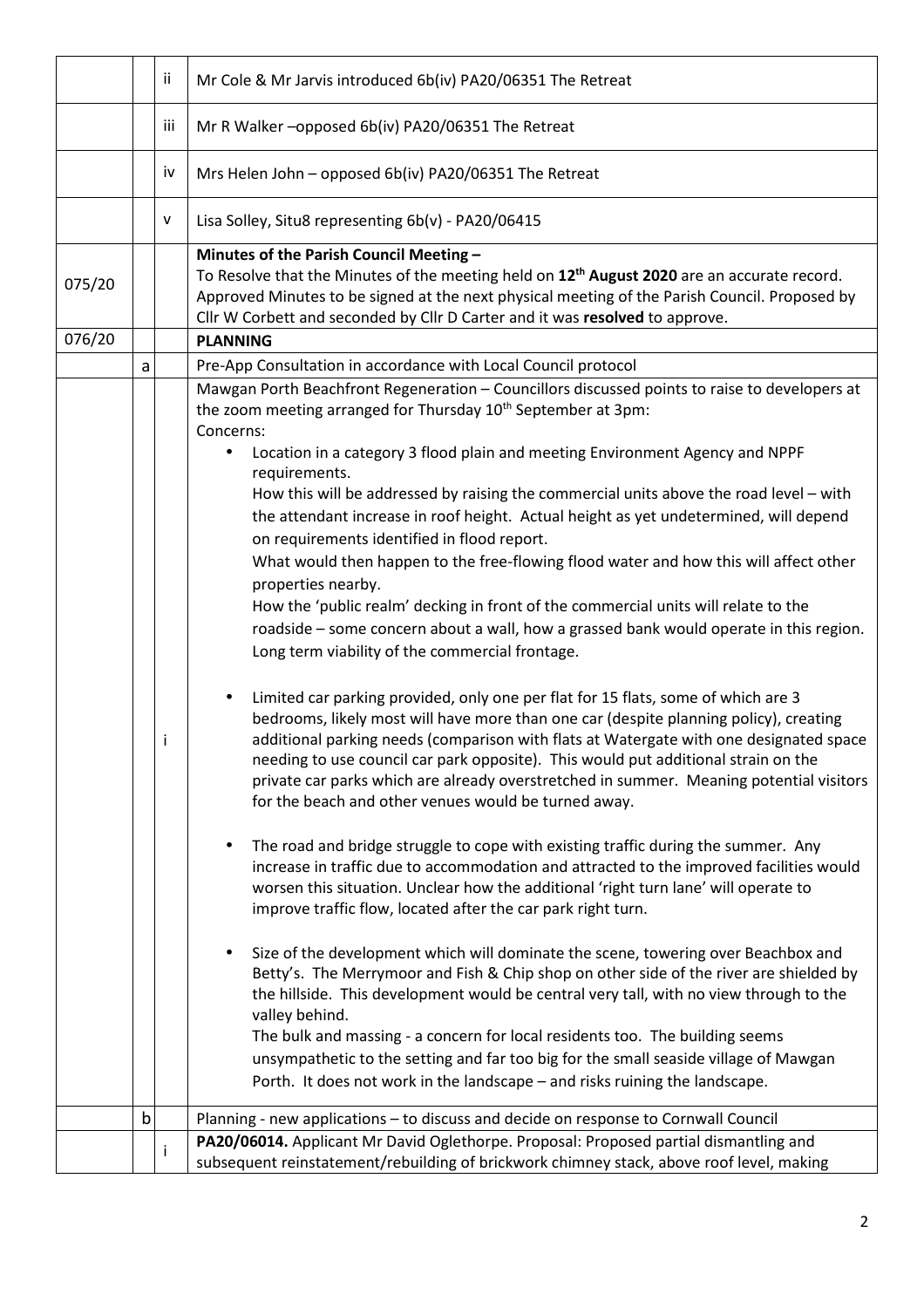|        |   |                                                                                        | repairs to cob wall, removal of aerial and installation of satellite dish. Location: Rose Cottage     |  |  |  |
|--------|---|----------------------------------------------------------------------------------------|-------------------------------------------------------------------------------------------------------|--|--|--|
|        |   |                                                                                        | Penpont St Mawgan.                                                                                    |  |  |  |
|        |   |                                                                                        | PA20/06015. Applicant Mr David Oglethorpe. Proposal: Listed Building Consent for partial              |  |  |  |
|        |   | ii.                                                                                    | dismantling and subsequent reinstatement/rebuilding of brickwork chimney stack, above roof            |  |  |  |
|        |   |                                                                                        | level, making repairs to cob wall, removal of aerial and installation of satellite dish. Location:    |  |  |  |
|        |   |                                                                                        | Rose Cottage Penpont St Mawgan.                                                                       |  |  |  |
|        |   |                                                                                        | The above site was recently visited by a Building Control officer (after the submission of the        |  |  |  |
|        |   |                                                                                        | planning application) who confirmed that the chimney was a dangerous structure and required           |  |  |  |
|        |   |                                                                                        | it to be removed as soon as possible. The work limited to the removal of the dangerous                |  |  |  |
|        |   |                                                                                        | structure and any further works would be paused until the relevant consent is obtained. Cllr L        |  |  |  |
|        |   |                                                                                        | McKenzie proposed and Cllr D Carter seconded and it was resolved to defer the decision to the         |  |  |  |
|        |   |                                                                                        | Listed Building Officer,                                                                              |  |  |  |
|        |   |                                                                                        | PA20/06329. Applicant Mr Gillett. Proposal: Extension to dwelling and erection of                     |  |  |  |
|        |   | iii                                                                                    | garage/store/study/gym Location Little Trevenna Trevenna Cross St Mawgan. Cllr W Corbett              |  |  |  |
|        |   |                                                                                        | proposed and Cllr C Mann seconded and it was resolved no objection.                                   |  |  |  |
|        |   | PA20/06351. Applicant Mr D Cole David Cole Homes Ltd. Proposal: Demolition of existing |                                                                                                       |  |  |  |
|        |   |                                                                                        | dwelling and construction of replacement dwelling and associated works. Location: The Retreat         |  |  |  |
|        |   |                                                                                        | Tredragon Road Mawgan Porth. Proposed by Cllr C Mann and seconded by Cllr C Tyson and it              |  |  |  |
|        |   | iv                                                                                     | was resolved to object as whilst accepting the principle of demolition and re-build,                  |  |  |  |
|        |   |                                                                                        | maintained that the proposed scheme, due to its bulk, massing, height, and the amount of              |  |  |  |
|        |   |                                                                                        | glazing, does not respect the character of the area contrary to CLP Policies 2 and 12. A large        |  |  |  |
|        |   |                                                                                        | number of objections from local residents were noted.                                                 |  |  |  |
|        |   |                                                                                        | PA20/06415. Applicant C Makepeace and A Juniper. Proposal: Construction of a dwelling to vary         |  |  |  |
|        |   |                                                                                        | Conditions 2 (approved plans) and 3 (occupancy) of Decision Notice PA18/01672 dated 15th              |  |  |  |
|        |   | v                                                                                      | June 2018. Location: Land West of Summer House Winsor Lane St Mawgan. Proposed by Cllr C              |  |  |  |
|        |   |                                                                                        | Mann and seconded by C Tyson and it was resolved to object on the ground that Condition 3             |  |  |  |
|        |   |                                                                                        | was still considered to be relevant and necessary.                                                    |  |  |  |
|        | C |                                                                                        | To consider planning applications received before meeting                                             |  |  |  |
|        |   |                                                                                        | PA20/07075. Applicant Mr Ray Symons. Proposal: Proposed additions to provide ground floor             |  |  |  |
|        |   | İ                                                                                      | bedroom separate W.C with first floor study/office over. Location: Sandpipers 1 Gwel An Mor           |  |  |  |
|        |   |                                                                                        | Mawgan Porth. Due to late notice, an extension of time for comment was granted until 15 <sup>th</sup> |  |  |  |
|        |   |                                                                                        | October.                                                                                              |  |  |  |
|        | d |                                                                                        | To note Advices and Decisions by Cornwall Council:                                                    |  |  |  |
|        |   |                                                                                        | PA20/05078 APPROVED. Applicant: Mr And Mrs N Wynn. Proposal: Extension and alterations to             |  |  |  |
|        |   | j.                                                                                     | House including replacement carport with home office under (Amended Design to PA19/03891).            |  |  |  |
|        |   |                                                                                        | Location: Lanvean House Lanvean St Mawgan TR8 4EY.                                                    |  |  |  |
|        |   |                                                                                        | PA20/05832. Applicant: Mr Neil Wynn. Decided not to make a TPO (TCA apps). Proposal: Works            |  |  |  |
|        |   | ii                                                                                     | to trees in a conservation area namely, fell two Sycamore trees (1 and 2). Location: Lanvean          |  |  |  |
|        |   |                                                                                        | House Lanvean St Mawgan.                                                                              |  |  |  |
|        |   |                                                                                        | Planning Committee 7 <sup>th</sup> September onlinePA20/03265. Applicant: Ms Sarah Howie. Proposal:   |  |  |  |
|        |   |                                                                                        | Application for Outline Planning Permission with some matters reserved (access only) for              |  |  |  |
|        |   | iii                                                                                    | construction of two dwellings. Location: Land South East of The Lodge Trevenna Cross St               |  |  |  |
|        |   |                                                                                        | Mawgan TR8 4HA. Cllr L Mckenzie represented the PC and reported that the planning committee           |  |  |  |
|        |   |                                                                                        | rejected the proposal unanimously and thanked Cllr Fitter in his absence for his contribution.        |  |  |  |
|        | e |                                                                                        | 5 day-Protocol for Local Councils                                                                     |  |  |  |
|        |   |                                                                                        | PA20/04667 Beach View. The PC, having previously objected to the proposal (066/20(ii)), issued        |  |  |  |
|        |   |                                                                                        | a delegated decision to agree to disagree with the case officer's decision to approve this            |  |  |  |
|        |   |                                                                                        | scheme.                                                                                               |  |  |  |
|        | f |                                                                                        | To discuss planning enforcement issues - to refer any new issues and updates - if any                 |  |  |  |
|        |   |                                                                                        | There were 4 alleged cases raised including a site to be referred back to CC J Fitter for             |  |  |  |
|        |   |                                                                                        | investigation.                                                                                        |  |  |  |
| 077/20 |   |                                                                                        | <b>WORKING GROUPS</b> - to receive reports – circulated prior to the meeting, and agree any           |  |  |  |
|        |   |                                                                                        | necessary action and expenditure:                                                                     |  |  |  |
|        | a |                                                                                        | Amenities-                                                                                            |  |  |  |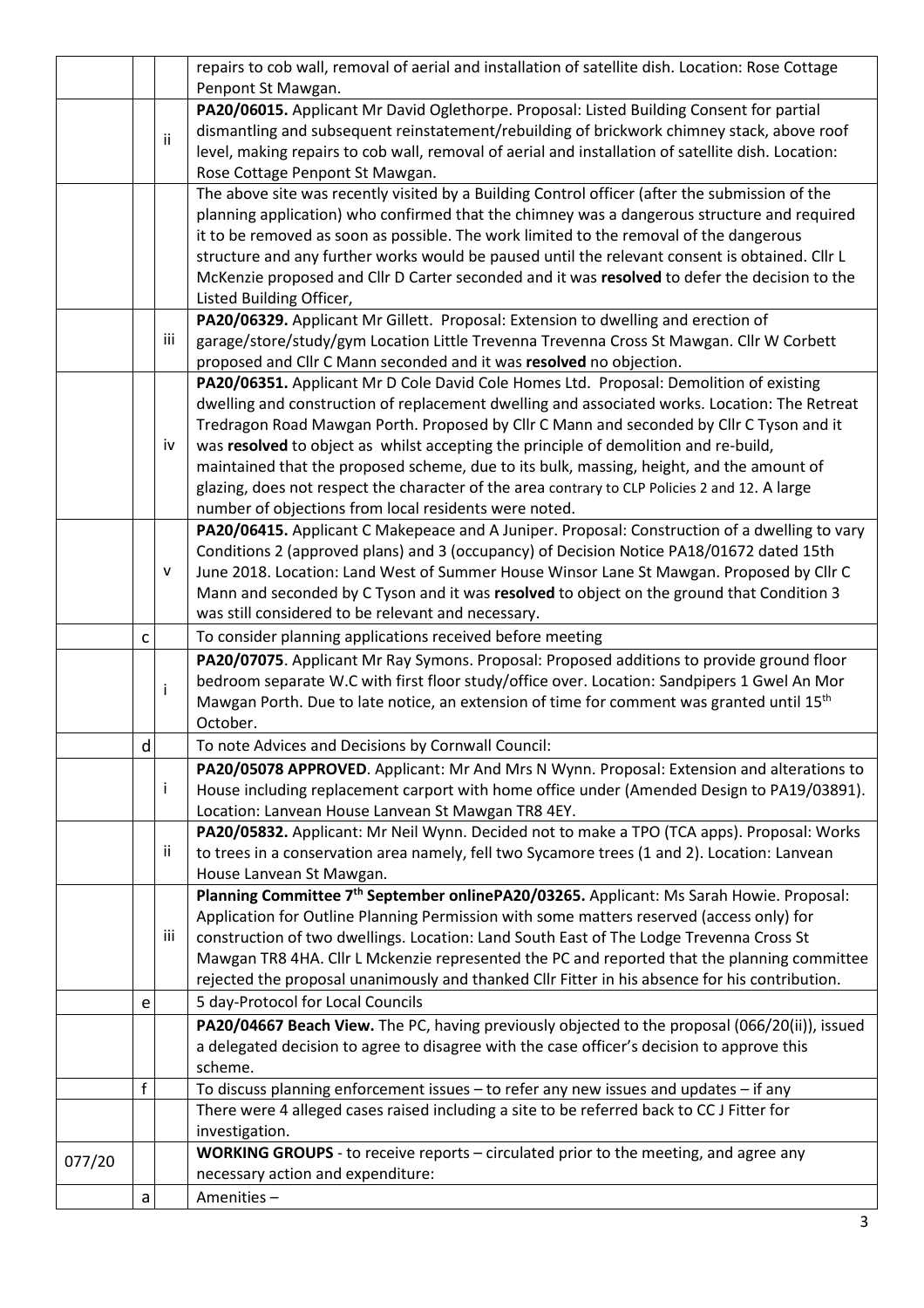|        |              |                                                                                                 | St Mawgan toilets - The Clerk, Chair and Vice-Chair having considered two Expressions of                                                                                                                                                                                                                                                                                                                                                                                                                                                                                                                                                                                                                                                                                                                                                        |  |  |  |
|--------|--------------|-------------------------------------------------------------------------------------------------|-------------------------------------------------------------------------------------------------------------------------------------------------------------------------------------------------------------------------------------------------------------------------------------------------------------------------------------------------------------------------------------------------------------------------------------------------------------------------------------------------------------------------------------------------------------------------------------------------------------------------------------------------------------------------------------------------------------------------------------------------------------------------------------------------------------------------------------------------|--|--|--|
|        |              |                                                                                                 | Interest for the toilet cleaning contract appointed Mr Tony Roberts. The refitted Ladies and                                                                                                                                                                                                                                                                                                                                                                                                                                                                                                                                                                                                                                                                                                                                                    |  |  |  |
|        |              |                                                                                                 | Gents toilets are now open and a small-scale official opening by Cllr B Cawley was conducted on                                                                                                                                                                                                                                                                                                                                                                                                                                                                                                                                                                                                                                                                                                                                                 |  |  |  |
|        |              |                                                                                                 | Wednesday 2 <sup>nd</sup> September. It was resolved to approve the reimbursement for two bouquets                                                                                                                                                                                                                                                                                                                                                                                                                                                                                                                                                                                                                                                                                                                                              |  |  |  |
|        |              | i                                                                                               | presented to Cllr B Cawley and the Clerk, proposed by Cllr C Mann and seconded by Cllr C Tyson                                                                                                                                                                                                                                                                                                                                                                                                                                                                                                                                                                                                                                                                                                                                                  |  |  |  |
|        |              |                                                                                                 | to reimburse Chair, Cllr L McKenzie from the Chair's Allowance.                                                                                                                                                                                                                                                                                                                                                                                                                                                                                                                                                                                                                                                                                                                                                                                 |  |  |  |
|        |              |                                                                                                 | Plans for redesigning accessible toilet have been submitted, but progress halted as the                                                                                                                                                                                                                                                                                                                                                                                                                                                                                                                                                                                                                                                                                                                                                         |  |  |  |
|        |              |                                                                                                 | ownership of the area in front of the toilets to the highway is ascertained.                                                                                                                                                                                                                                                                                                                                                                                                                                                                                                                                                                                                                                                                                                                                                                    |  |  |  |
|        |              |                                                                                                 |                                                                                                                                                                                                                                                                                                                                                                                                                                                                                                                                                                                                                                                                                                                                                                                                                                                 |  |  |  |
|        |              |                                                                                                 | Burial Ground - Memorial Permission requests: 1. Roger Whiteoak and 2. Mabel 'Billie' Tumulty                                                                                                                                                                                                                                                                                                                                                                                                                                                                                                                                                                                                                                                                                                                                                   |  |  |  |
|        |              | ij.                                                                                             | (previously circulated). Proposed by Cllr C Mann and seconded by Cllr D Carter and it was                                                                                                                                                                                                                                                                                                                                                                                                                                                                                                                                                                                                                                                                                                                                                       |  |  |  |
|        |              |                                                                                                 | resolved to approve 3. Burial Ground resurfacing $-$ see item $10(i)$                                                                                                                                                                                                                                                                                                                                                                                                                                                                                                                                                                                                                                                                                                                                                                           |  |  |  |
|        |              |                                                                                                 | Playground - to discuss and agree safe re-opening. Cllr C Mann proposed and Cllr C Tyson                                                                                                                                                                                                                                                                                                                                                                                                                                                                                                                                                                                                                                                                                                                                                        |  |  |  |
|        |              | iii                                                                                             | seconded and it was resolved to re-open with signage to alert users to abide by current Covid-19                                                                                                                                                                                                                                                                                                                                                                                                                                                                                                                                                                                                                                                                                                                                                |  |  |  |
|        |              |                                                                                                 | legislation and social distancing rules and signpost hand washing and sanitiser available at the                                                                                                                                                                                                                                                                                                                                                                                                                                                                                                                                                                                                                                                                                                                                                |  |  |  |
|        |              |                                                                                                 | toilets. Cllr W Corbett abstained.                                                                                                                                                                                                                                                                                                                                                                                                                                                                                                                                                                                                                                                                                                                                                                                                              |  |  |  |
|        | b            |                                                                                                 | Transport and Rights of Way -                                                                                                                                                                                                                                                                                                                                                                                                                                                                                                                                                                                                                                                                                                                                                                                                                   |  |  |  |
|        |              |                                                                                                 |                                                                                                                                                                                                                                                                                                                                                                                                                                                                                                                                                                                                                                                                                                                                                                                                                                                 |  |  |  |
|        |              |                                                                                                 | Bus Stop Markings opposite Hawkey's Café - It was resolved to request the bus stop marking be                                                                                                                                                                                                                                                                                                                                                                                                                                                                                                                                                                                                                                                                                                                                                   |  |  |  |
|        |              | İ                                                                                               | re-instated meaning it would be illegal for anyone to stop or park in this area, for the safety of                                                                                                                                                                                                                                                                                                                                                                                                                                                                                                                                                                                                                                                                                                                                              |  |  |  |
|        |              |                                                                                                 | bus users. Proposed by Cllr C Tyson and seconded by Cllr C Mann and it was resolved that the                                                                                                                                                                                                                                                                                                                                                                                                                                                                                                                                                                                                                                                                                                                                                    |  |  |  |
|        |              |                                                                                                 | Clerk contact Cormac Highways to request the bus stop marking be re-instated.                                                                                                                                                                                                                                                                                                                                                                                                                                                                                                                                                                                                                                                                                                                                                                   |  |  |  |
|        | с            |                                                                                                 | Beach and Environment-                                                                                                                                                                                                                                                                                                                                                                                                                                                                                                                                                                                                                                                                                                                                                                                                                          |  |  |  |
|        |              |                                                                                                 |                                                                                                                                                                                                                                                                                                                                                                                                                                                                                                                                                                                                                                                                                                                                                                                                                                                 |  |  |  |
|        |              |                                                                                                 |                                                                                                                                                                                                                                                                                                                                                                                                                                                                                                                                                                                                                                                                                                                                                                                                                                                 |  |  |  |
|        | d            |                                                                                                 |                                                                                                                                                                                                                                                                                                                                                                                                                                                                                                                                                                                                                                                                                                                                                                                                                                                 |  |  |  |
|        |              |                                                                                                 |                                                                                                                                                                                                                                                                                                                                                                                                                                                                                                                                                                                                                                                                                                                                                                                                                                                 |  |  |  |
|        |              |                                                                                                 |                                                                                                                                                                                                                                                                                                                                                                                                                                                                                                                                                                                                                                                                                                                                                                                                                                                 |  |  |  |
|        | e            |                                                                                                 |                                                                                                                                                                                                                                                                                                                                                                                                                                                                                                                                                                                                                                                                                                                                                                                                                                                 |  |  |  |
|        |              |                                                                                                 |                                                                                                                                                                                                                                                                                                                                                                                                                                                                                                                                                                                                                                                                                                                                                                                                                                                 |  |  |  |
|        |              |                                                                                                 |                                                                                                                                                                                                                                                                                                                                                                                                                                                                                                                                                                                                                                                                                                                                                                                                                                                 |  |  |  |
|        | $\mathsf{f}$ |                                                                                                 |                                                                                                                                                                                                                                                                                                                                                                                                                                                                                                                                                                                                                                                                                                                                                                                                                                                 |  |  |  |
|        |              |                                                                                                 |                                                                                                                                                                                                                                                                                                                                                                                                                                                                                                                                                                                                                                                                                                                                                                                                                                                 |  |  |  |
| 078/20 |              |                                                                                                 |                                                                                                                                                                                                                                                                                                                                                                                                                                                                                                                                                                                                                                                                                                                                                                                                                                                 |  |  |  |
| 079/20 |              |                                                                                                 | Recycling of waste at Beach - Cllr D Carter and Beth Farmer looking at options for recycling<br>recyclable beach waste<br>Neighbourhood Plan - nothing further to report<br>Cornwall Airport Newquay & Search and Rescue Helicopter - further complaints received<br>regarding helicopter training noise affecting residents were reported to CC J Fitter and issues to<br>be highlighted at Cornwall Airport Newquay Consultative Forum meeting and Cornwall Network<br>Partnership meetings<br>St Mawgan Community Hall - to progress to formally take control as Sole Trustee no further<br>information had been received from the existing Management Committee.<br><b>REPORTS FROM MEETINGS:</b><br>To note and discuss (if appropriate) the correspondence received since the last meeting and<br>any associated actions and expenditure: |  |  |  |
|        |              |                                                                                                 |                                                                                                                                                                                                                                                                                                                                                                                                                                                                                                                                                                                                                                                                                                                                                                                                                                                 |  |  |  |
|        | a            |                                                                                                 | Allotments in Parish - a request for allotment space received.                                                                                                                                                                                                                                                                                                                                                                                                                                                                                                                                                                                                                                                                                                                                                                                  |  |  |  |
|        |              |                                                                                                 | Alleged Engineering Works - claims via an anonymous letter sent to the Chair and Clerk to be                                                                                                                                                                                                                                                                                                                                                                                                                                                                                                                                                                                                                                                                                                                                                    |  |  |  |
|        | $\mathsf{b}$ |                                                                                                 | investigated via Enforcement                                                                                                                                                                                                                                                                                                                                                                                                                                                                                                                                                                                                                                                                                                                                                                                                                    |  |  |  |
| 080/20 |              |                                                                                                 | <b>FINANCE and LEGISLATION:</b>                                                                                                                                                                                                                                                                                                                                                                                                                                                                                                                                                                                                                                                                                                                                                                                                                 |  |  |  |
|        |              |                                                                                                 |                                                                                                                                                                                                                                                                                                                                                                                                                                                                                                                                                                                                                                                                                                                                                                                                                                                 |  |  |  |
|        |              |                                                                                                 | To note any income received: Bank Interest: £1.54                                                                                                                                                                                                                                                                                                                                                                                                                                                                                                                                                                                                                                                                                                                                                                                               |  |  |  |
|        | a            |                                                                                                 | Business Rate Grant - St Mawgan toilets: £10,000, S106 drawdown (Matthew House) towards                                                                                                                                                                                                                                                                                                                                                                                                                                                                                                                                                                                                                                                                                                                                                         |  |  |  |
|        |              |                                                                                                 | accessibility toilet rebuild: £6010                                                                                                                                                                                                                                                                                                                                                                                                                                                                                                                                                                                                                                                                                                                                                                                                             |  |  |  |
|        |              |                                                                                                 | Chair left the room for the following item and Vice-Chair took the Chair's role for item 10(b)                                                                                                                                                                                                                                                                                                                                                                                                                                                                                                                                                                                                                                                                                                                                                  |  |  |  |
|        |              |                                                                                                 | Accounts - to approve invoices for payment (a schedule of payments to be sent to ClIrs prior to                                                                                                                                                                                                                                                                                                                                                                                                                                                                                                                                                                                                                                                                                                                                                 |  |  |  |
| b      |              | meeting for approval and subsequently authorised online by Chair, Cllr D Carter and Clerk prior |                                                                                                                                                                                                                                                                                                                                                                                                                                                                                                                                                                                                                                                                                                                                                                                                                                                 |  |  |  |
|        |              | to meeting) - see below. Proposed by Cllr C Mann and seconded by Cllr D Carter and it was       |                                                                                                                                                                                                                                                                                                                                                                                                                                                                                                                                                                                                                                                                                                                                                                                                                                                 |  |  |  |
|        |              |                                                                                                 | resolved to approve.                                                                                                                                                                                                                                                                                                                                                                                                                                                                                                                                                                                                                                                                                                                                                                                                                            |  |  |  |
|        |              |                                                                                                 | Chair returned to the meeting and resumed role.                                                                                                                                                                                                                                                                                                                                                                                                                                                                                                                                                                                                                                                                                                                                                                                                 |  |  |  |
|        |              |                                                                                                 | Bank reconciliation - to approve 2 <sup>nd</sup> financial quarter (previously circulated). Proposed by Cllr G                                                                                                                                                                                                                                                                                                                                                                                                                                                                                                                                                                                                                                                                                                                                  |  |  |  |
|        | с            |                                                                                                 | Jennings and seconded by Cllr D Carter and it was resolved to approve                                                                                                                                                                                                                                                                                                                                                                                                                                                                                                                                                                                                                                                                                                                                                                           |  |  |  |
|        |              |                                                                                                 | Budget Monitoring – to approve $1^{st}$ and $2^{nd}$ financial quarter (previously circulated). Proposed by                                                                                                                                                                                                                                                                                                                                                                                                                                                                                                                                                                                                                                                                                                                                     |  |  |  |
|        | d            |                                                                                                 | Cllr S Tavener and seconded by Cllr C Mann and it was resolved to approve.                                                                                                                                                                                                                                                                                                                                                                                                                                                                                                                                                                                                                                                                                                                                                                      |  |  |  |
|        |              |                                                                                                 | The Clerk left the room for the item's e(i) and e(ii)                                                                                                                                                                                                                                                                                                                                                                                                                                                                                                                                                                                                                                                                                                                                                                                           |  |  |  |
|        |              |                                                                                                 |                                                                                                                                                                                                                                                                                                                                                                                                                                                                                                                                                                                                                                                                                                                                                                                                                                                 |  |  |  |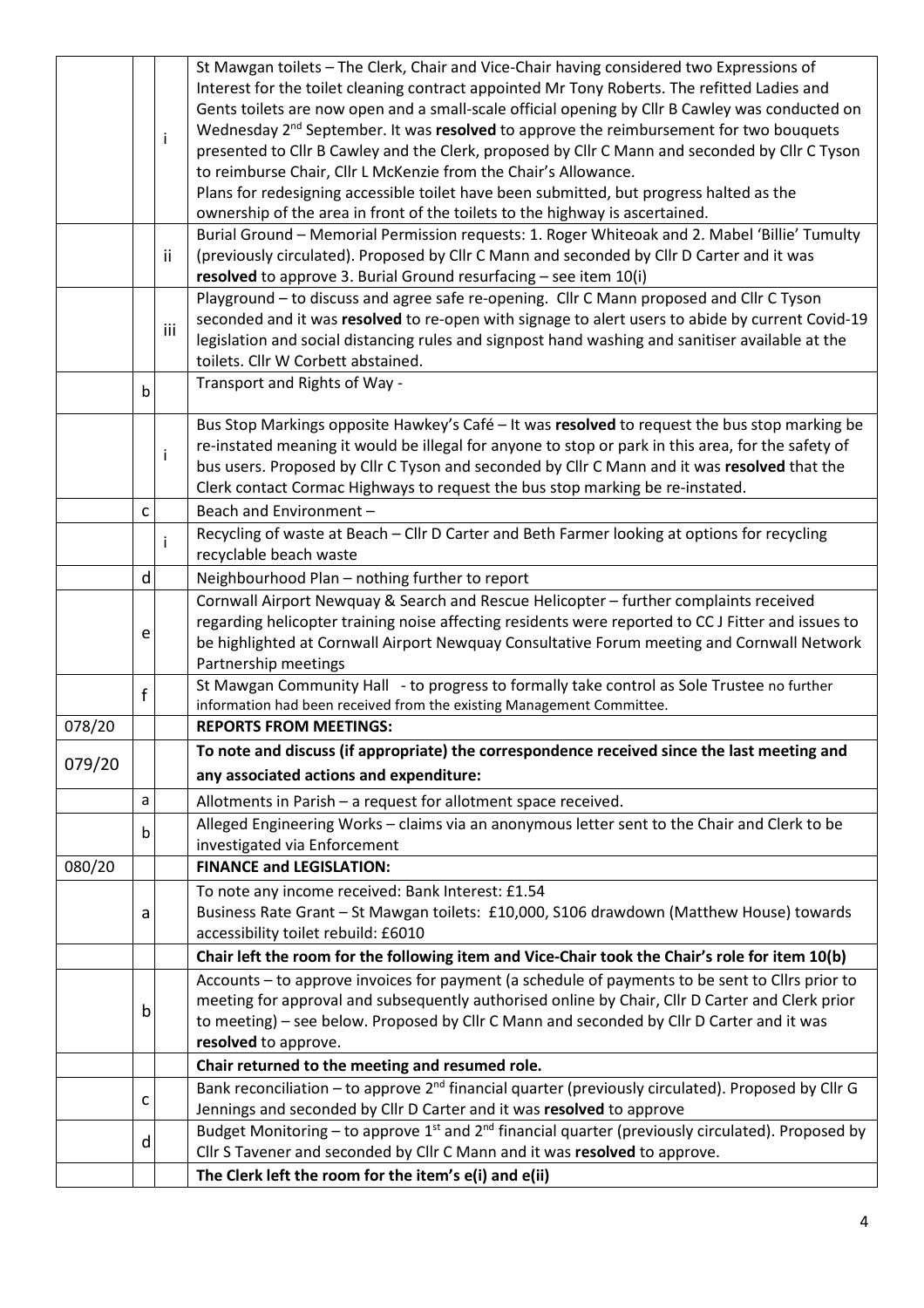|        | e                                                                                               | Clerk/RFO: Annual Appraisal and Performance Review - to receive report from the Staffing       |  |  |  |
|--------|-------------------------------------------------------------------------------------------------|------------------------------------------------------------------------------------------------|--|--|--|
|        |                                                                                                 | Working Group and agree any action. Report received with no action.                            |  |  |  |
|        |                                                                                                 | NALC Annual Pay Award April 2020 - to agree. Proposed by Cllr W Corbett and seconded by Cllr   |  |  |  |
|        | Ϊİ                                                                                              | C Mann and it was resolved to award the new pay scale for 2020-21 and increase the working     |  |  |  |
|        |                                                                                                 | from home rate to £26 per month, to be implemented from 1 April 2020.                          |  |  |  |
|        |                                                                                                 | The Clerk returned to the room                                                                 |  |  |  |
|        |                                                                                                 | Budget Considerations for 2021/22 - to discuss (prior to compilation of draft budget for       |  |  |  |
|        | f                                                                                               | 2021/22). Request from Members for 1. Funds to develop the Neighbourhood Development           |  |  |  |
|        |                                                                                                 | Plan 2. Specialist contingency fund.                                                           |  |  |  |
|        |                                                                                                 | Parish Community Magazine, 'Dreckly' - to agree to a donation of £150 towards running costs.   |  |  |  |
|        | g                                                                                               | Proposed by Cllr C Mann and seconded by Cllr Corbett and it was resolved to agree to a         |  |  |  |
|        |                                                                                                 | donation and will appear on October's payments schedule.                                       |  |  |  |
|        |                                                                                                 | Remembrance Wreath 2020 - to agree a donation of £75 to the Royal British Legion. Proposed     |  |  |  |
|        | h                                                                                               | by Cllr R Cawley and seconded by Cllr W Corbett and it was resolved to agree to the donation,  |  |  |  |
|        |                                                                                                 | and it will appear on October's payments schedule.                                             |  |  |  |
|        |                                                                                                 | The public and press to be excluded from the meeting during the consideration of the item      |  |  |  |
|        | 10(i) owing to the confidential nature of the business to be transacted which is prejudicial to |                                                                                                |  |  |  |
|        |                                                                                                 | the public interest in accordance with public bodies (Admission to Meetings) Act 1960.         |  |  |  |
|        |                                                                                                 | Burial Ground drive resurfacing - to consider and approve quote to resurface. Four independent |  |  |  |
|        |                                                                                                 | quotes had been received for the same specification. Consideration was given to all quotes and |  |  |  |
|        |                                                                                                 | it was proposed by Cllr C Tyson and seconded by Cllr G Jennings and resolved to approve and    |  |  |  |
|        |                                                                                                 | accept that of D J Wilton & Son. Cllr W Corbett abstained from the vote.                       |  |  |  |
|        |                                                                                                 | Notice of items for the next Agenda:                                                           |  |  |  |
| 081/20 |                                                                                                 | (note – no decisions can be taken on any item raised under this heading)                       |  |  |  |
|        |                                                                                                 | Footpath sign adjacent to Winsor Mill                                                          |  |  |  |
| 082/20 |                                                                                                 | Close of meeting. The meeting closed at 8.25pm                                                 |  |  |  |

#### **Date of the next meeting: Wednesday 14th October 2020**

If physical meetings are still not possible due to Covid-19 restrictions, a Zoom meeting will be scheduled.

Signed as a true record of the meeting: Chair's signature ……………………………………………………………………14<sup>th</sup> October 2020

## **Schedule of Payments Sheet**

| Name         | Details                                                                     | Amount             | Minute<br>Reference |
|--------------|-----------------------------------------------------------------------------|--------------------|---------------------|
| Vodafone Ltd | Mobile phone - August                                                       | 18.04              |                     |
| A Hayne      | Clerk's Salary & Expenses                                                   | 960.77             |                     |
| S Plant      | Maintenance Contract & Expenses - August<br><b>Footpath Contract August</b> | 1034.98<br>1464.98 |                     |
| M Farmer     | Beach Clean Contract - August & backdate April 12<br>days & May 21 days     | 1495.75            |                     |
| Pass Ltd     | <b>Toilet Hand Sanitiser system</b>                                         | 124.75             | 055/20              |